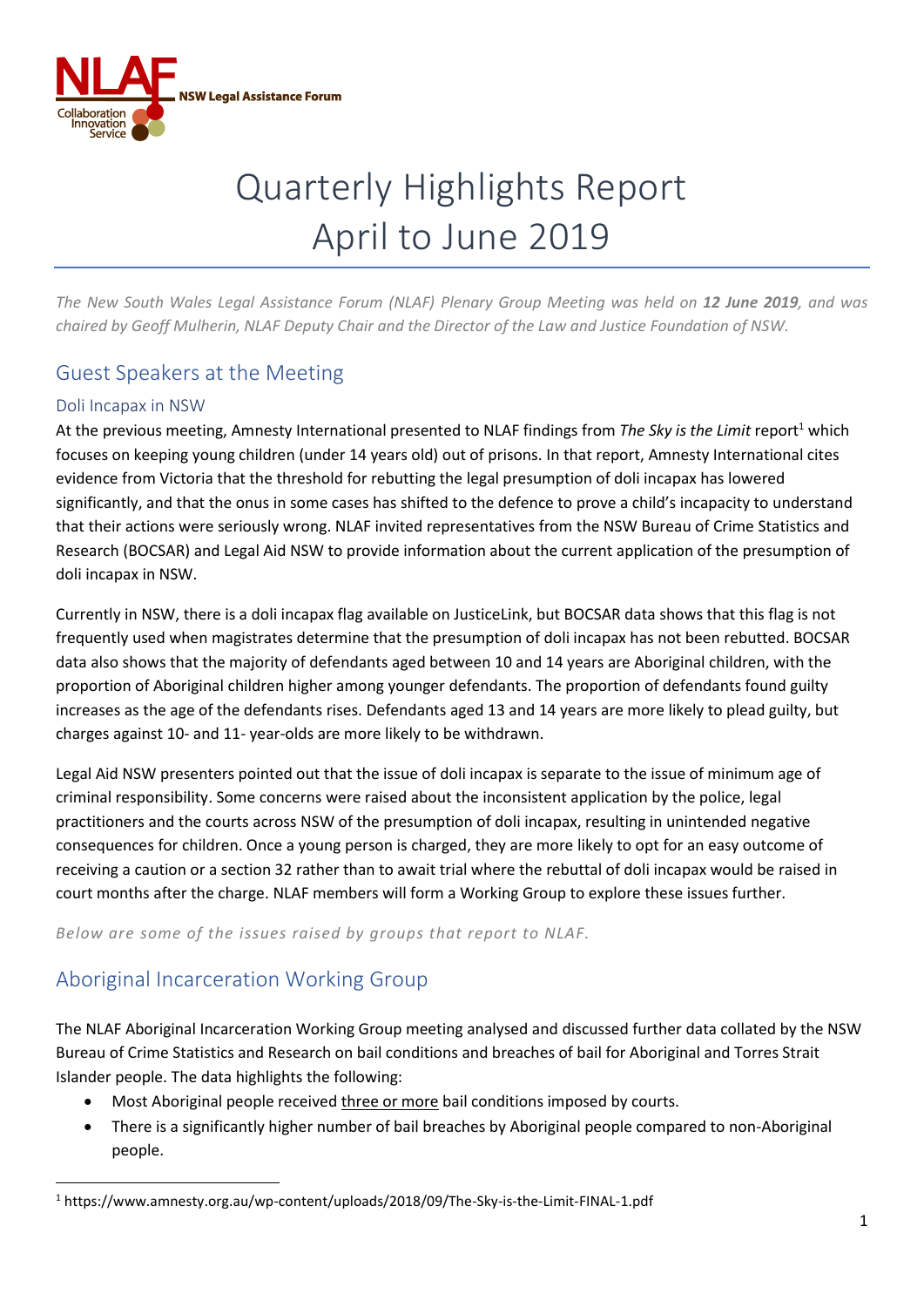

- o The total number of breaches of conditions without further offence by Aboriginal people are higher than the number of breaches by way of further offence.
- o For breaches of conditions without further offence, the most frequently breached bail conditions are curfew, reporting, residence and place restrictions.
- Of the bail conditions breached by Aboriginal and Torres Strait Islander people, breaches account for about two thirds of all breaches, whereas breaches by way of further offence account for only about one third of the conditions.
- Where a breach of bail has been established and the breach is recorded with respect to Aboriginal people, most of bail refusals are related to breaches of conditions without further offence rather than breaches by way of further offence.
- Remand decisions do not always match sentence outcomes. Last year, over 35% of female and 25% of male Aboriginal defendants on remand at the time of finalisation received a non-custodial penalty.

The Working Group is concerned that a significant number of Aboriginal people are being refused bail for breaches of bail conditions, such as curfew, reporting, residence and place restrictions, who do not ultimately receive a custodial penalty. Many Aboriginal people are therefore in custody for breaches of bail conditions without further offence who would never be sentenced to prison for their initial crime. The Working Group will write to the Police Commissioner and the Chief Magistrate to explore options to address these concerns.

### Collaborative Service Planning Working Group

The Collaborative Service Planning Working Group is continuing to consult with all relevant stakeholders regarding the definition of catchments for the purpose of collaborative service planning. They have received constructive feedback, and most feedback was positive. Further consultations with regional stakeholders are underway. The Public Purpose Fund has granted funding to the Law and Justice Foundation to coordinate the data sharing process. While formal agreements have not been entered into, all stakeholders have agreed in principle to share their data. The Working Group will pilot the collaborative service planning framework in a number of regions. This process is still in discussion.

### Prisoners Forum

#### Supreme Court bail changes

From 3 June 2019, Supreme Court practice Note 11 will commence. The changes in this practice note will make it much harder for individuals to apply for Supreme Court bail. Individuals will only be able to apply for bail by emailing in an application, it cannot be faxed in. This presents an issue for unrepresented or self-represented individuals. The practice note also sets out that applications cannot be made until practitioners are ready to go – so all Affidavits and reports must already be prepared. In the context of a growing remand population in NSW, this will make it much harder for individuals to apply for and get Supreme Court bail. It will also present a problem for practitioners who represent individuals as duty lawyers, or who are running substantive matters but do not have the capacity to assist in a Supreme Court bail application.

### Fines and Traffic Law Working Group

The Fines and Traffic Law Working Group was very pleased to have as their guest speaker Mr Stephen Brady, the Chief Commissioner of State Revenue, Commissioner of Fines Administration, and Deputy Secretary of Revenue NSW. Commissioner Brady provided the Working Group with an update on the reforms to improve customer